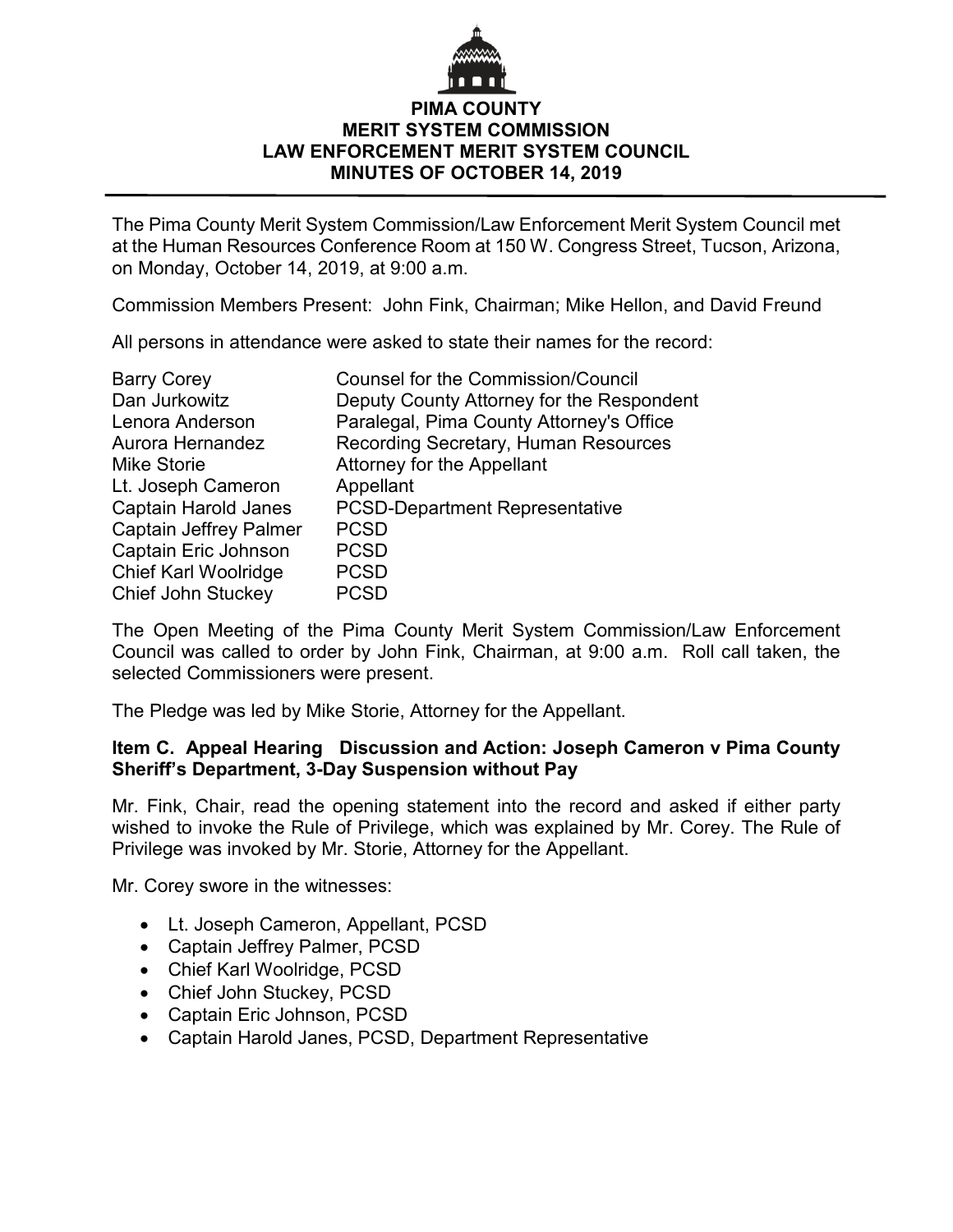The witnesses were sworn in, instructed to speak to each other about the case and left the room until called. Capt. Janes, Department Representative, and Lt. Cameron, Appellant, remained in the room.

Mr. Hellon had previously presided over an Appeal involving Lt. Cameron. He had no issues hearing this appeal as that was in the past and no issues now. Mr. Corey perceived no conflicts or reason to excuse Mr. Hellon.

Mr. Corey made a statement for the record regarding the concerns of Pima County Administration and his possible influence on the Commission decisions. He stated that it is not his role to make decisions only to make recommendations or suggestions to the Commission.

**ACTION**: Mr. Fink stated the November 14, 2019, date is on and vacated the November 15, 2019, date. Mr. Fink requested Chief Woolridge be bought into the room to inquired about his availability for January.

(9:30 a.m. At this time the Commission went off the record while waiting for Chief Woolridge.)

**ACTION**: 9:32 a.m. Back in session all previous Commission Members present returning.

Chief Woolridge clarified his availability and excused.

The Commission would not be able to reverse the Special Observation Period (SOP) that was cited in the Appeal form as part of the remedy requested since it is not within the purview of the Commission. It could be considered as part of the case but it could not be rescinded.

The Motion in Limine from Mr. Jurkowitz was discussed and he asked for an Evidentiary Ruling because he needed to know how to proceed. The Commission was unable to rule since nothing has been presented at this time.

**ACTION:** 9:51 am, at this time the Commission took a short recess before starting with the first witness.

**ACTION:** 9:59 am, return from break (all previous members present returning.

Mr. Jurkowitz waived his opening statement and Mr. Storie made his opening statement.

**RESPONDENT'S EXHIBITS 1 – 23** were admitted without objection and listed below.

- **EXHIBIT #1** Pima County Merit System Appeal Form dated 5/9/19;
- **EXHIBIT #2** Pima County Sheriff's Department Rules and Regulations 2.V Additional Expectations and Responsibilities of Commissioned Management, Including Lieutenants, Captains, and Bureau Chiefs;
- **EXHIBIT #3** Pima County Sheriff's Department Rules and Regulations 4.I. Standards of Conduct;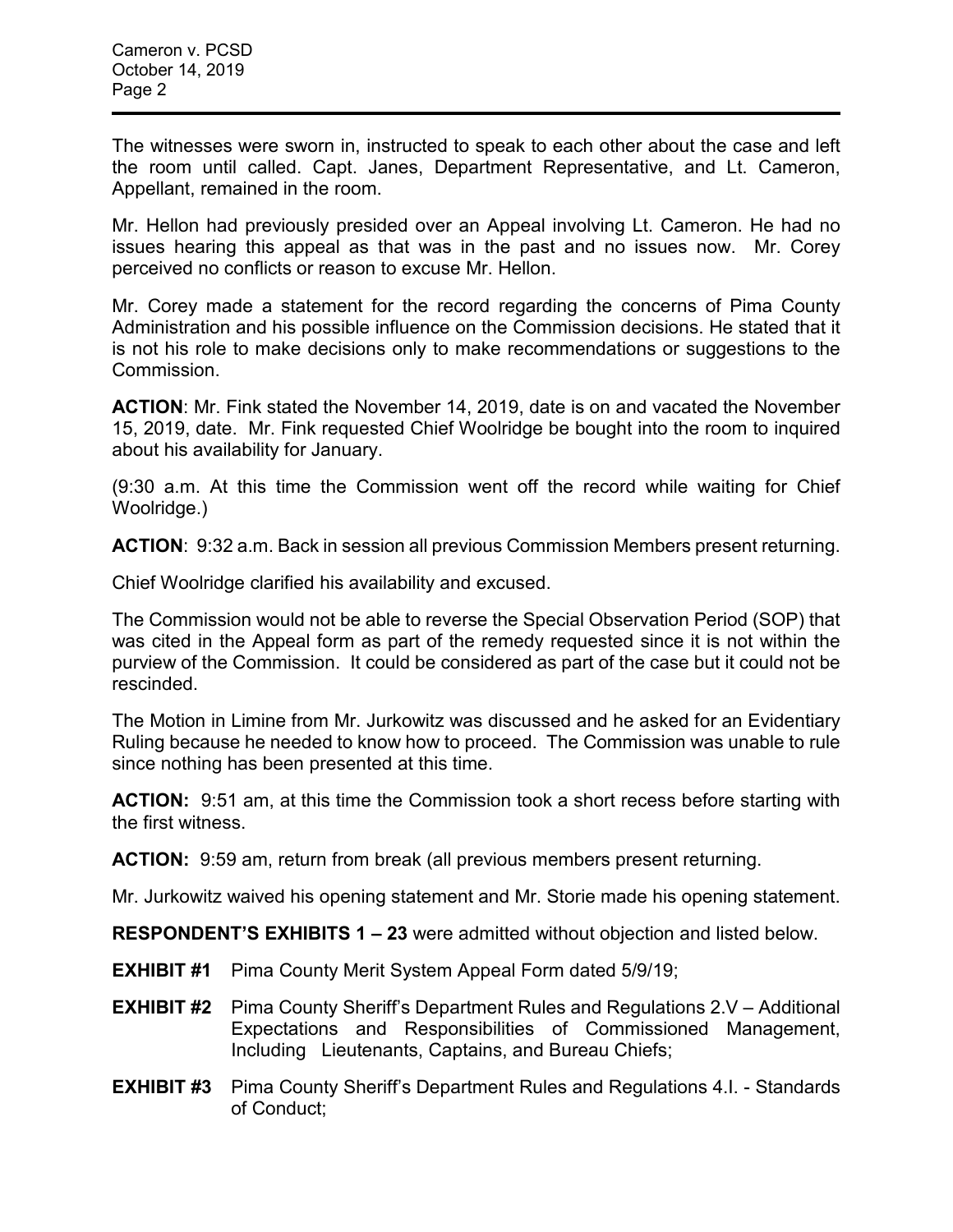Cameron v. PCSD October 14, 2019 Page 3

- **EXHIBIT #4** Pima County Merit System Rule 12.1.C Disciplinary and Other Personnel Actions;
- **EXHIBIT #5** Pima County Personnel Policy 8-119 Rules of Conduct;
- **EXHIBIT #6** Notice of Suspension dated 5/3/19, Bates Nos. 004-007;
- **EXHIBIT #7** Pre-Action Meeting Memo dated 4/29/19, Bates Nos. 010-011;
- **EXHIBIT #8** Notice of Intent to Suspend without Pay dated 4/24/19, Bates Nos. 012- 015;
- **EXHIBIT #9** Captain Janes Memo dated 4/3/19, Bates No. 2019;
- **EXHIBIT #10** Chief Stuckey Memo dated 1/28/19, Bates Nos. 1949-1950;
- **EXHIBIT #11** Sheriff Napier Memo dated 2/5/19, Bates No. 1951;
- **EXHIBIT #12** Captain Janes Memo dated 1/23/19, Bates No. 1952;
- **EXHIBIT #13** Captain Stewart Memo dated 1/22/19, Bates No. 1953;
- **EXHIBIT #14** Captain Stephens Memo dated 1/22/19, Bates No. 1954;
- **EXHIBIT #15** Chief Woolridge Memo dated 12/31/18, Bates Nos. 1955-1965;
- **EXHIBIT #16** Transcript of Appellant's Pre-Action Meeting on 4/29/19, Bates Nos. 2109- 2124;
- **EXHIBIT #17** Transcript of C.O. Daniel Conrad's Disciplinary Meeting on 1/22/19, Bates Nos. 2125-2131;
- **EXHIBIT #18** Transcript of C.O. Conrad's Pre-Action Meeting on 10/08/18, Bates Nos. 2132-2133;
- **EXHIBIT #19** Letter of Reprimand dated 9/19/17, Bates Nos. 020-023;
- **EXHIBIT #20** Pima County Sheriff's Department Discipline Application Chart, Bates No. 2022;
- **EXHIBIT #21** Audio Recording of Appellants Pre-Action Meeting 4/29/19;
- **EXHIBIT #22** Audio Recording of C.O. Conrad's Disciplinary Meeting 1/22/19;
- **EXHIBIT #23** Audio Recording of C.O. Conrad's Pre-Action Meeting 10/08/18;
- **ACTION:** Mr. Jurkowitz finished his questioning.
- **ACTION:** Mr. Storie began his cross examination of Capt. Janes.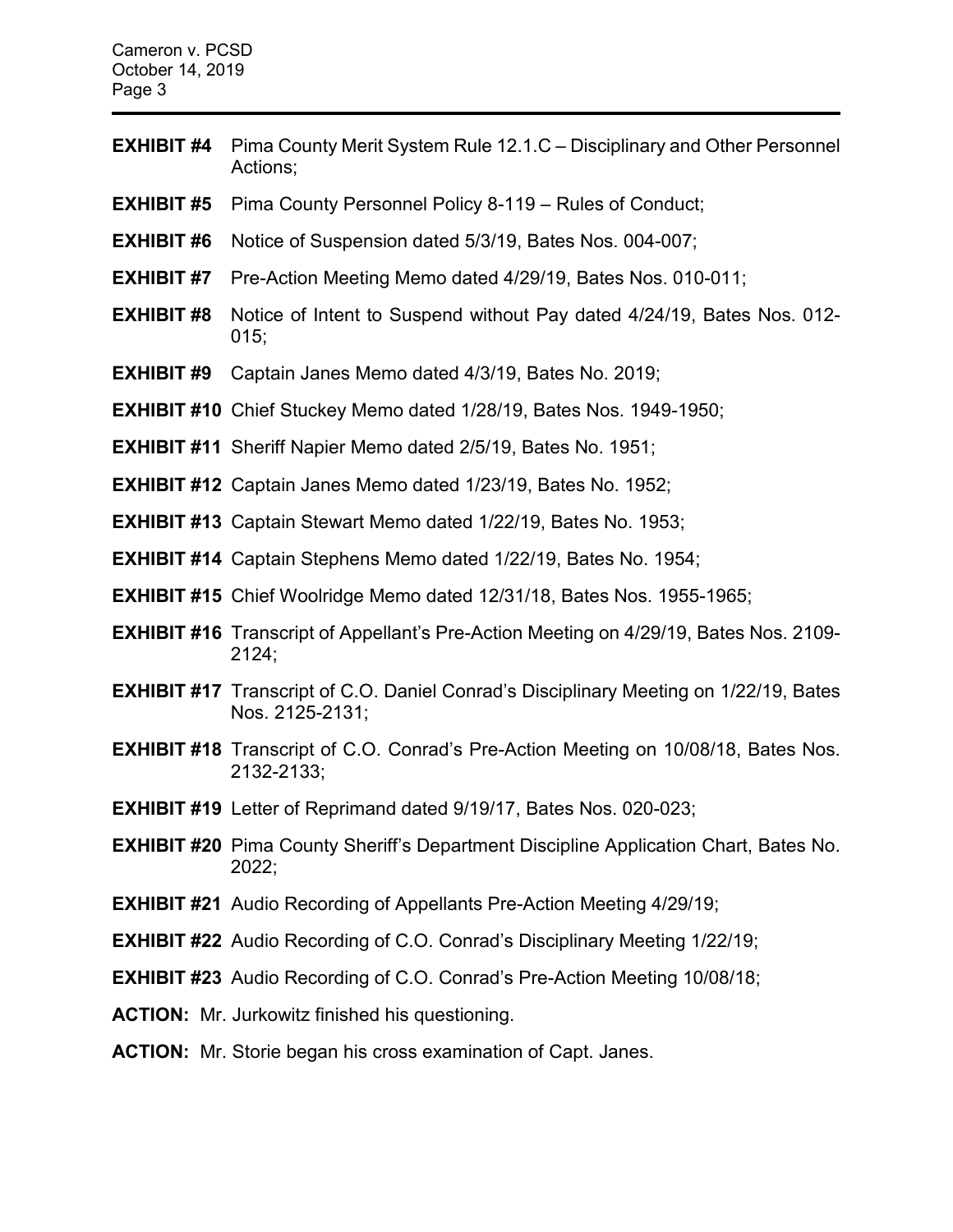Capt. Janes answered Mr. Storie and the Commissioners questions. He acknowledged seeing a 3-inch binder in Chief Woolridge office with documents pertaining to Lt. Cameron. He confirmed Supervisors who don't follow the Commanders orders are disciplined. This was his first experience of discipline actions coming from higher levels down. Usually it is lower levels sending action up the chain of command.

**ACTION: EXHIBIT A** – January 15, 2019, Mr. Storie letter to Andrew Flagg (with attachments) and Response. Admitted with this stipulation: "County employee and does not state member of the department." The Commissioners can give whatever weight they desire.

Capt. Janes explained layoff tactics and answered questions from the Commissioners and attorneys.

**ACTION:** The Commission took a lunch break with instructions to return at 1:00 p.m.

**ACTION:** Commission reconvened at 1:00 p.m. All commission members previously present returned.

Mr. Jurkowitz informed the Commissioners Chief Bryon Gwaltney was present and ready to be sworn in. Mr. Corey informed him of the invocation of the Rule and asked him to wait outside. Mr. Jurkowitz next witness was Chief Stuckey.

**RESPONDENT'S WITNESS #2:** Bureau Chief John Stuckey was called to testify by Mr. Jurkowitz. Chief Stuckey answered questions presented by the attorneys and the Commissioners.

**EXHIBIT 17.** Mr. Jurkowitz read the actions of Lt. Cameron when he was in the hearing with CO Conrad. Mr. Jurkowitz asked if Chief Stuckey interpreted the interaction as an order. Chief Stuckey interpret the interaction as an order.

**EXHIBIT 16,** Chief Stuckey confirmed it appeared to be an accurate reflection of the meeting. Mr. Jurkowitz asked if the disciplinary package given to Lt. Cameron include the LOR incident.

**EXHIBIT 19,** Chief Stuckey confirmed the LOR was progressive discipline. Mr. Jurkowitz asked Chief Stuckey if he was specifically targeting Lt. Cameron for discipline. Capt. Stuckey replied no, they were reacting to the behavior. Lt. Cameron stated in his Pre-Action meeting "I think I am being bullied, targeted and picked on." Mr. Jurkowitz asked Capt. Stuckey if that was his viewpoint. Capt. Stuckey denied that being his perspective.

**ACTION:** Mr. Jurkowitz had no further questions.

**ACTION:** Mr. Storie begins his cross examination.

Discussed the interpretation of phrases versus orders, the authority of a Corrections Captain giving orders a Deputy Sheriff and if Chief Woolridge was involved in the disciplinary action. The answer was no. Mr. Storie did not have additional questions.